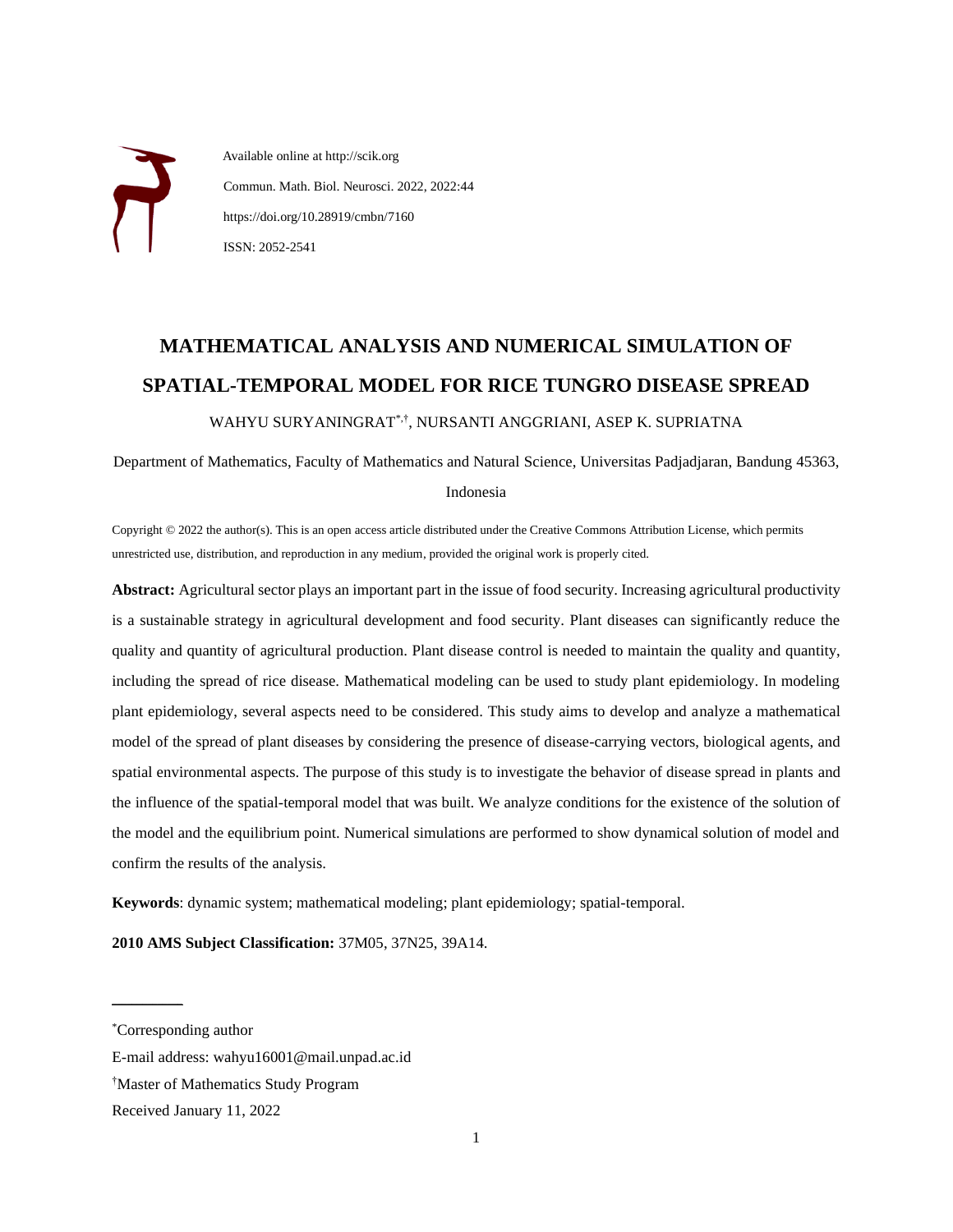### **1. INTRODUCTION**

One of the important issues in the problem of global development is food security. Food security can be defined as "the condition in which all people, at all times, have physical and economic access to sufficient, safe and nutritious food to meet their dietary needs and food preferences for an active and healthy life" [1]. Efforts to maintain food security are listed in point 2 of the Sustainable Development Goals (SDGs) agreed by countries in the world, including Indonesia [2]. Furthermore, the global agenda for eliminating hunger, achieving good food and nutrition security, and promoting sustainable agriculture is explained.

The growing human population and the increasing demand for food are putting greater pressure on the agricultural sector and natural resources [3]. Some of the world's population does not fully have the ease of getting the food they need. Based on the FAO report, in 2019 there were still 820 million people who were malnourished [4]. In addition, in 2050 it is predicted that with 9.7 billion people in the world, the demand for food needs will increase by 70% more than what is needed today [1].

The agricultural sector plays an important part in the issue of food security. Increasing agricultural productivity is a sustainable strategy in agricultural development and food security. However, there are several factors that cause a decrease in the quantity and quality of agricultural production, especially in food crop commodities. Some of the main factors that influence it are the vulnerability of plants to disease, the presence of pests, weather, and global climate change [5].

A plant disease mathematical model was developed to provide a detailed description of how to describe, analyze and predict plant disease epidemics for the goal of developing and testing control strategies and tactics for crop protection [6]. Several important issues in modeling disease in humans and animals are found in plant epidemiology. However, there are aspects of plant epidemiology that are unique and present a challenge in modeling plant diseases [7].

Compartmental models have been developed to study plant epidemiology using a mathematical approach. Rida et al. (2016) proposed a mathematical model of vector-borne plant diseases with memory on the host and vectors with fractional integral forms [8]. Anggriani et al. (2018)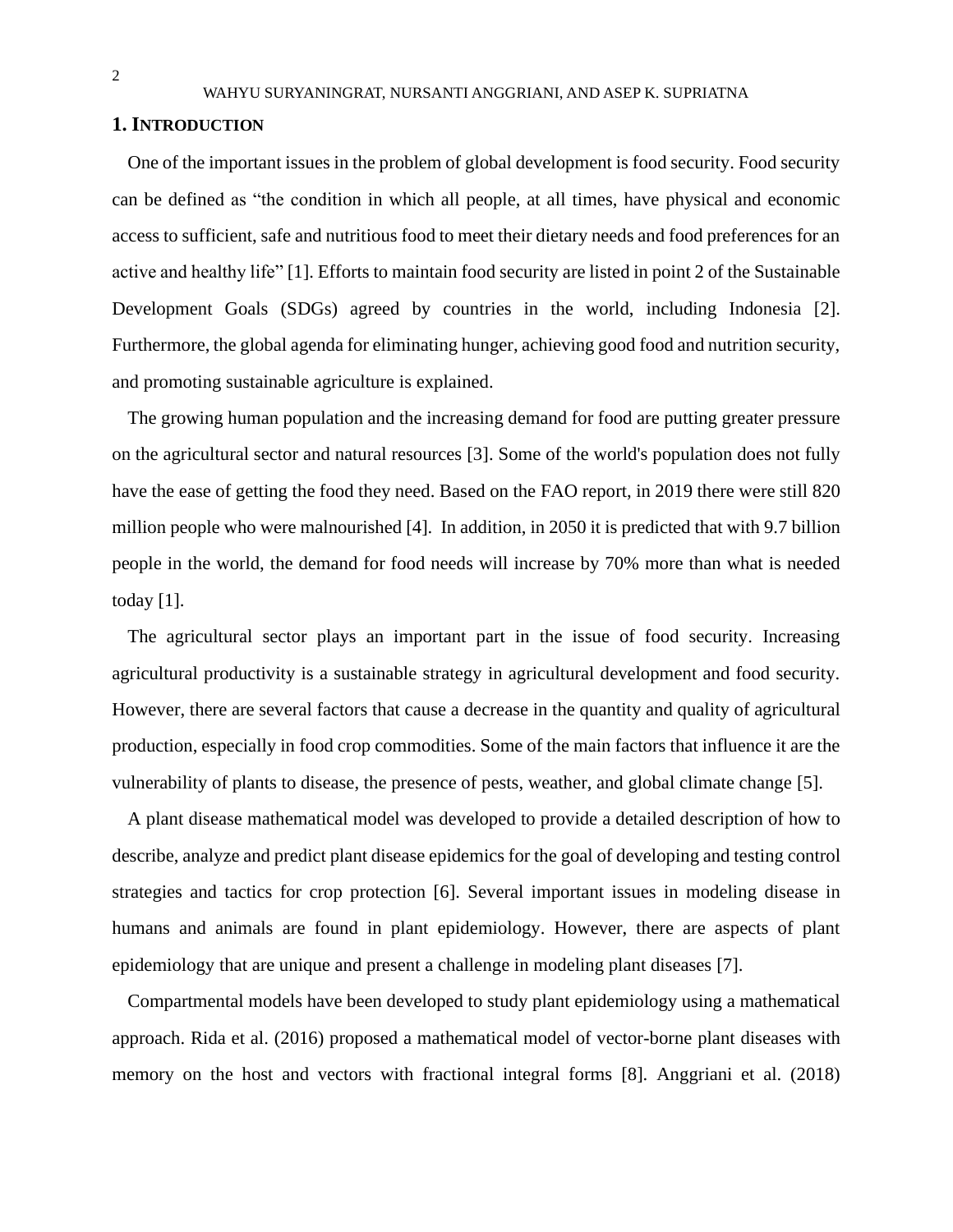developed a plant epidemiological model involving fungicides with curative treatment [9].

Other research on the spread of plant diseases was carried out by developing a mathematical model by considering the policy of applying insecticides. Anggriani et al. (2017) developed a host-vector mathematical model for the problem of spreading tungro disease in rice [10]. In addition, Blas & David (2018) re-developed a model for the spread of tungro disease with two different types of infection and investigated roguing policies in rice [11]. Amelia et al. (2019) developed an optimal control model for the spread of jaundice in chili plants to determine the optimal policy for the system [12]. Suryaningrat et al. (2020) developed a host-vector model by taking into account the presence of biological agents and analyzing the optimal policy of insecticide application [13].

In an effort to consider environmental aspects into the model, several researchers developed a spatial-temporal model for human and plant epidemiology problems with the partial differential equation system approach. Zhu et al (2016) developed a model of the spread of chikungunya disease caused by the Aedes mosquito with the mobility of mosquitoes and humans [14]. Magal et al. (2020) developed a model for the spread of influenza by considering the diversity of spatial conditions in Puerto Rico [15]. Fitzgibbon et al. (2017) developed a host-vector model for the problem of the spread of Zika's disease in Rio De Janeiro using a partial differential equation approach [16].

The development of a spatial-temporal model has also been carried out in plant epidemiology, one of which is by Martin et al. (2020) who developed a mathematical model in the form of a system of partial differential equations to explain pathogenic infections in plants [17]. The modeling considers *Xylella fastidiosa* bacteria for a large number of plants that transmit from infected plants to susceptible plants.

Based on the description above, this research proposed the spatio-temporal model formulation and analysis for the spread of tungro disease in rice plants by taking into account the presence of biological agents. Dynamical systems analysis is used to study the dynamic behavior of the model. In confirming the results of the analysis, a numerical simulation is performed.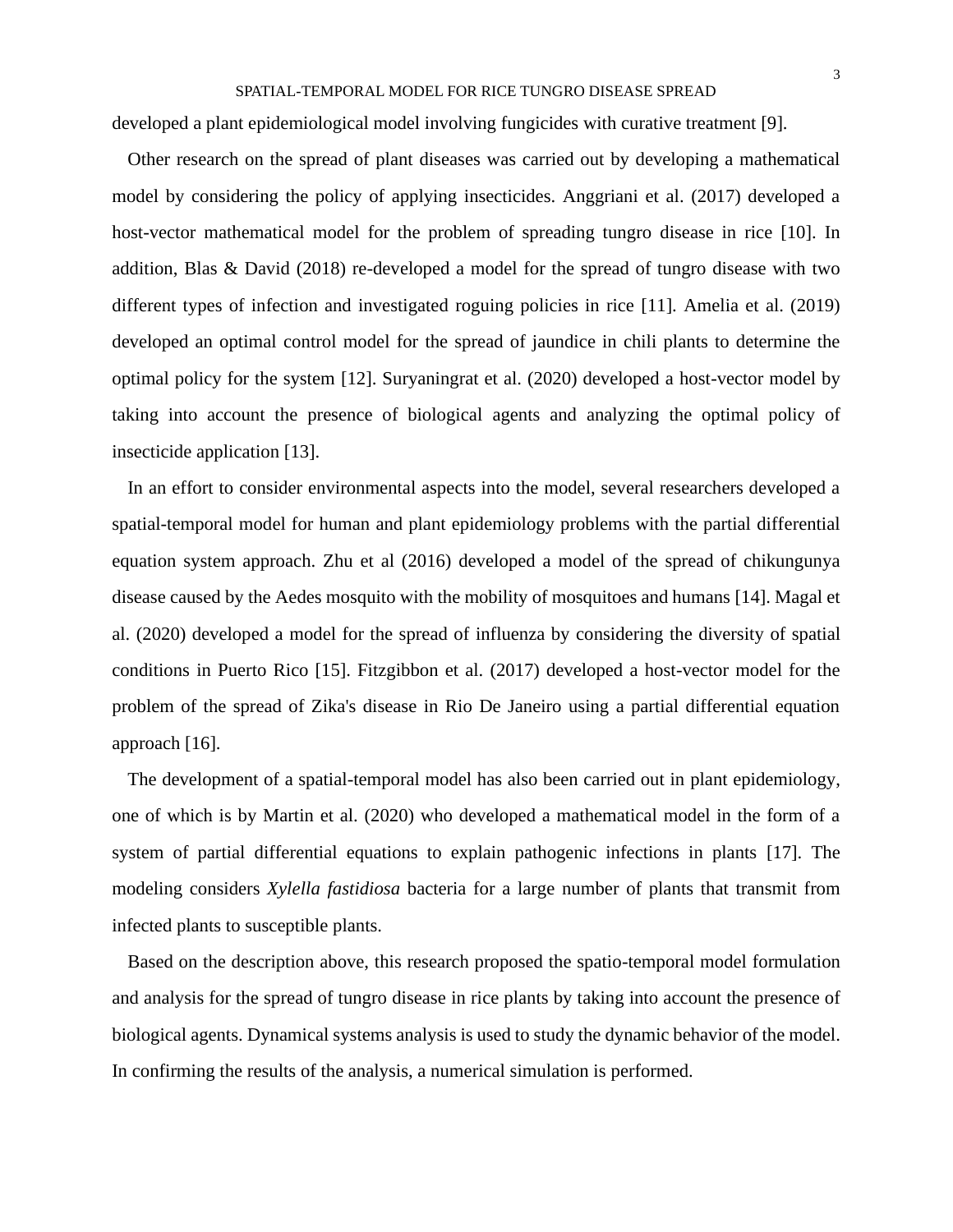## **2. MODEL FORMULATION**

The mathematical model for the problem of the spread of tungro disease in rice was built by developing a mathematical model researched by Anggriani et al. (2017), Suryaningrat et al. (2020) and Martin et al. (2020). In this research, the model is constructed by applying the following assumptions:

1. The observed population types consisted of plants, disease-carrying vectors and predators (P).

2. The plant population is divided into two groups: susceptible plants  $(S_h)$  infected plants  $(I_h)$ .

- 3. The vector population is divided into two groups: vulnerable vectors  $(S_v)$  & infected vectors
	- $\left(I_{\scriptscriptstyle v}\right)$ .
- 4.Newly grown plant and vector populations are vulnerable populations, where they have not been infected with Tungro disease.
- 5.Tungro disease transmission can occur because the vector carries the virus from infected plants.

6.Plants and vectors that are infected do not recover.

- 7.It is assumed that the spatial position of the environment is limited to 1-dimensional space  $\Omega \subset \mathbb{R}$ .
- 8.Vectors and predators are assumed to move randomly in the observed environment Ω.
- Based on the assumptions and descriptions in the previous section, a flow diagram is formed as shown in Figure 1.



**Figure 1**. The rice tungro disease transmission flow with diffusion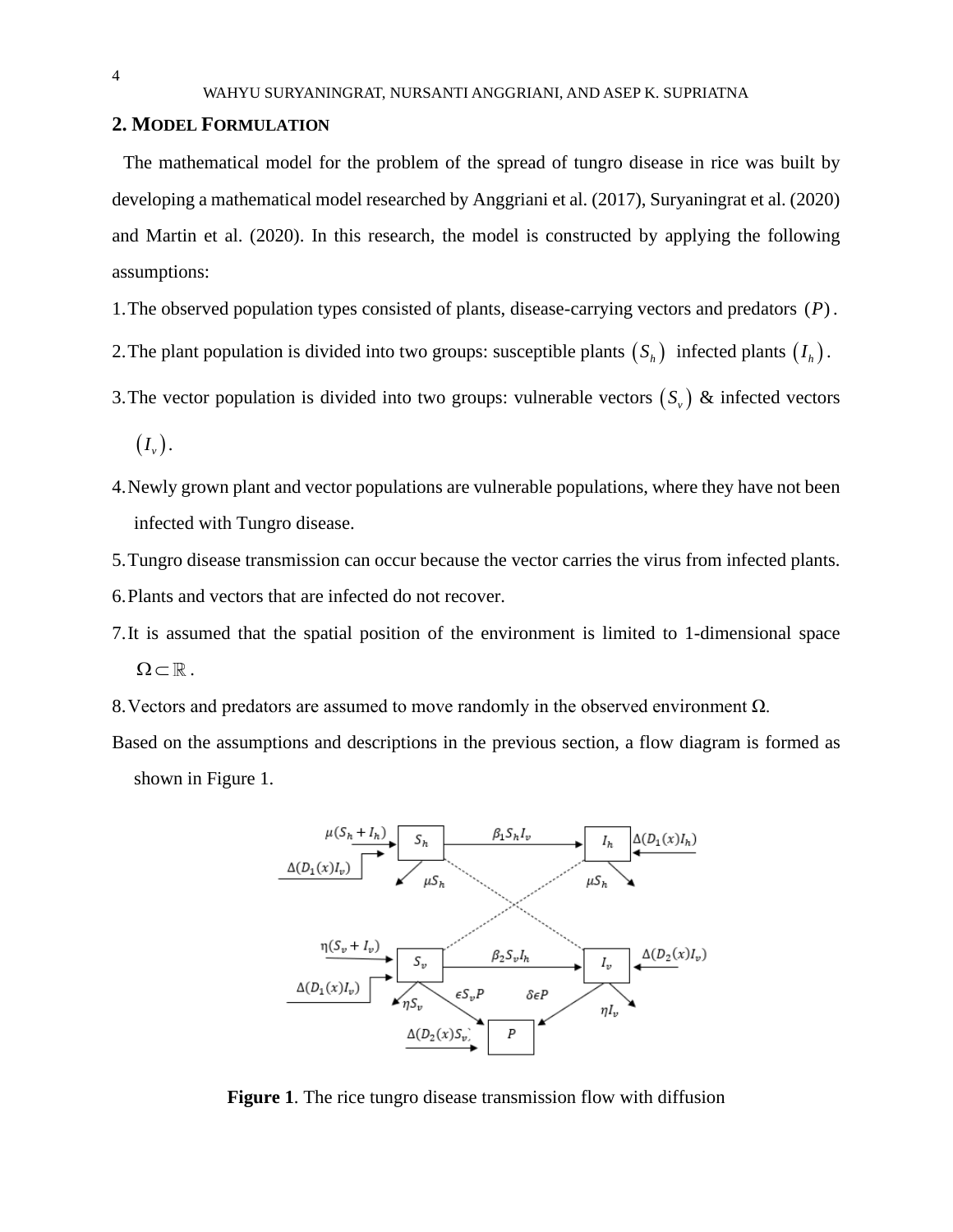All the parameters contained in the model are described in Table 1.

| <b>Parameters/Variables</b> | <b>Description</b>                             | Unit                         |
|-----------------------------|------------------------------------------------|------------------------------|
|                             | Time                                           | Day                          |
| $\mu$                       | Natural birth rate of plants                   | 1/day                        |
| $\eta$                      | Natural birth rate of vector                   | 1/dav                        |
| $\beta_{\text{\tiny{l}}}$   | The rate of transmission from vector to plants | 1/individual $\times$ day    |
| $\beta_{_2}$                | The rate of transmision from plants to vector  | $1/$ individual $\times$ day |
| $\mathcal{E}$               | Predation rate                                 | $1/$ individual $\times$ day |
| (x)                         | Difussion coefficient                          | Individual $^{4}$ 2 / day    |

**Table 1**. Parameters Description.

Thus, the mathematical model of the spread of tungro disease in rice plants with biological agents is shown in equation  $(1)$  -  $(5)$ .

(1) 
$$
\frac{\partial S_h}{\partial t} = \Delta(D_1(x)S_h(x,t)) + \mu(S_h(x,t) + I_h(x,t)) - \beta_1 S_h(x,t)I_v(x,t) - \mu S_h(x,t)
$$

(2) 
$$
\frac{\partial I_h}{\partial t} = \Delta \big( D_1(x) I_h(x,t) \big) + \beta_1 S_h(x,t) I_v(x,t) - \mu I_h(x,t)
$$

(3) 
$$
\frac{\partial S_{\nu}}{\partial t} = \Delta \big( D_2(x) S_{\nu}(x, t) \big) + \eta \big( S_{\nu} + I_{\nu} \big) - \beta_2 S_{\nu}(x, t) I_h(x, t) - \varepsilon S_{\nu}(x, t) P(x, t) - \eta S_{\nu}(x, t)
$$

(4) 
$$
\frac{\partial I_{\nu}}{\partial t} = \Delta \big(D_2(x)I_{\nu}(x,t)\big) + \beta_2 S_{\nu}(x,t)I_h(x,t) - \varepsilon I_{\nu}(x,t)P(x,t) - \eta I_{\nu}(x,t)
$$

(5) 
$$
\frac{\partial P}{\partial t} = \Delta \big( D_1(x) P(x,t) \big) + \varepsilon \big( S_v(x,t) + I_v(x,t) \big) P(x,t)
$$

$$
\forall t \ge 0, x \in \Omega \subset \mathbb{R},
$$

(6)

with the initial conditions and the limitation of Neuman conditions, where there are no populations out of their habitat, as follows

$$
\begin{cases}\nS_h(x,0) = S_h^0(x) \ge 0 \\
I_h(x,0) = I_h^0(x) \ge 0 \\
S_v(x,0) = S_v^0(x) \ge 0 \\
I_v(x,0) = I_v^0(x) \ge 0 \\
P(x,0) = P^0(x) \ge 0 \\
\partial_n S_h(x,t) = \partial_n I_h(x,t) = \partial_n S_v(x,t) = \partial_n I_v(x,t) = \partial_n P(x,t) = 0.\n\end{cases}
$$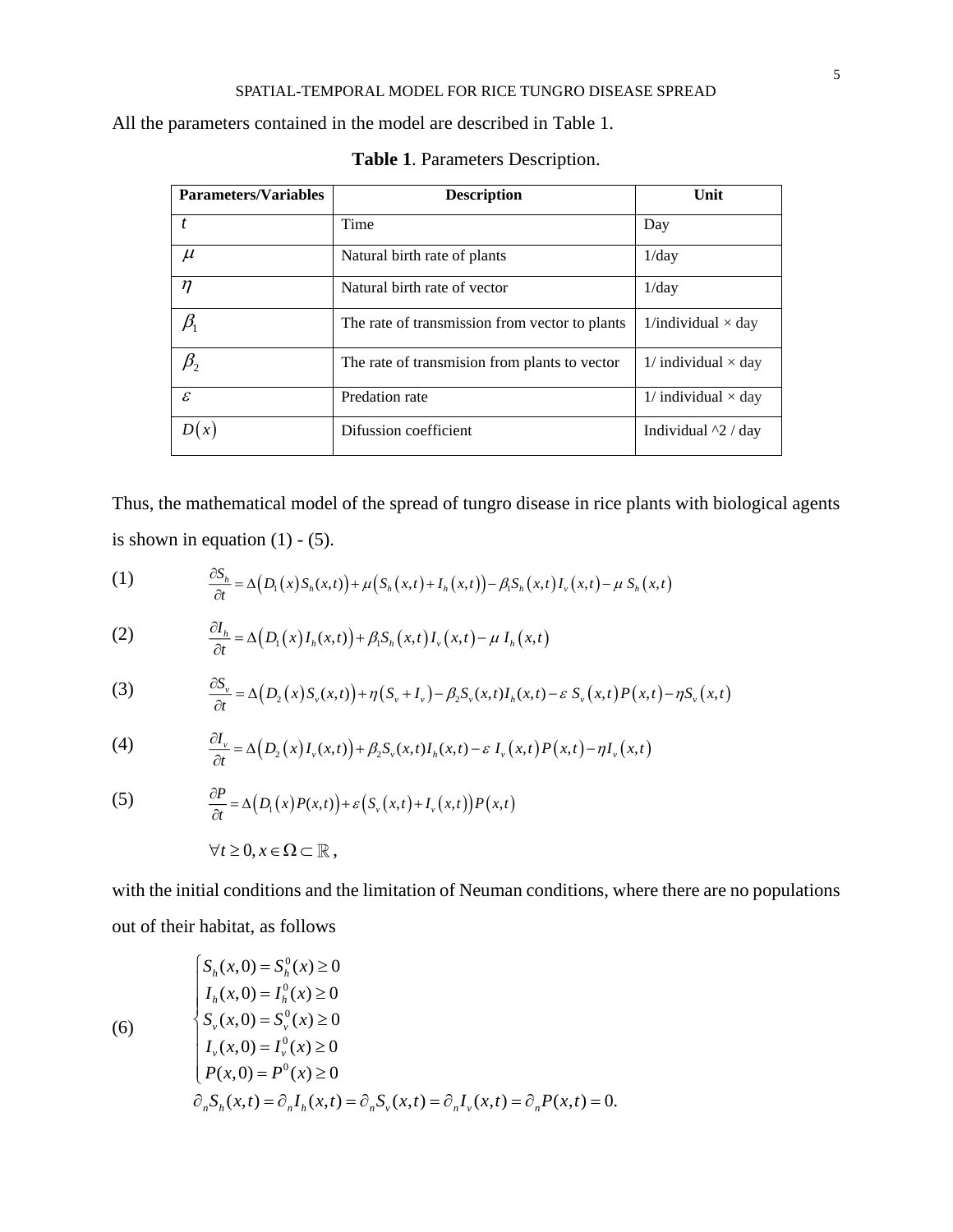All parameters used in models  $(1)$  -  $(5)$  are non-negative and the model will be analyzed in its feasible area. Let  $S_h(x,t) + I_h(x,t) = N(x)$ , where N is a spatially dependent function.  $S_h(x,0), I_h(x,0), S_v(x,0), I(x,0)$ , and  $P(x,0)$  are continuous, non-negative functions in  $\Omega$ .

# **3. MATHEMATICAL ANALYSIS**

To ensure that models (1) - (5) are well defined and have epidemiological significance, it is necessary to check the existence and solution positivity of the model.

**Theorem 1.** If the initial value of the system follows equations (7) and (8), then the solution  $S_h(x,t)$ ,  $I_h(x,t)$ ,  $S_v(x,t)$ ,  $I(x,t)$ , and  $P(x,t)$  of models (1) - (5) exist and unique. Furthermore, there are positive constants M and  $\max_{x \in \Omega} \{ \gamma(x)/\beta(x) \}$  such that  $0 < S_h(x,t)$ ,  $I_h(x,t) \le M$  for  $x \in \Omega, t \in (0, \infty)$ .

The disease-free equilibrium point is obtained when each population growth rate in the system (1) - (5) is zero or in other words zero growth rate, which is an equilibrium condition in which the population of rice and vectors does not grow or decreases to near zero. So that it is obtained four equilibrium point as shown in Table 2.

| Equilibrium                     | $T = (S_h, I_h, S_v, I_v, P)$                                                                                                                                                      |
|---------------------------------|------------------------------------------------------------------------------------------------------------------------------------------------------------------------------------|
| Non-endemic predator not exists | $T_1 = N(x), 0, \frac{C}{D_1(x) \Omega }, 0, 0$                                                                                                                                    |
| Non-endemic predator exists     | $T_2 = N(x), 0, 0, \frac{C^*}{D_1(x) \Omega }$                                                                                                                                     |
| Endemic predator not exists     | $T_3 = \left(\frac{\eta}{\beta_2(x)}, \frac{\beta_1(x)\eta C^*}{D_1(x) \Omega _{\mu} \beta_2(x)\mu}, \frac{C^*}{D_1(x) \Omega _{\mu}}, \frac{C^*}{D_1(x) \Omega _{\mu}}, 0\right)$ |
| Endemic predator exists         | $T_1 = (S_h, I_h, S_v, I_v, P)$                                                                                                                                                    |

**Table 2**. Equilibrium Point of Model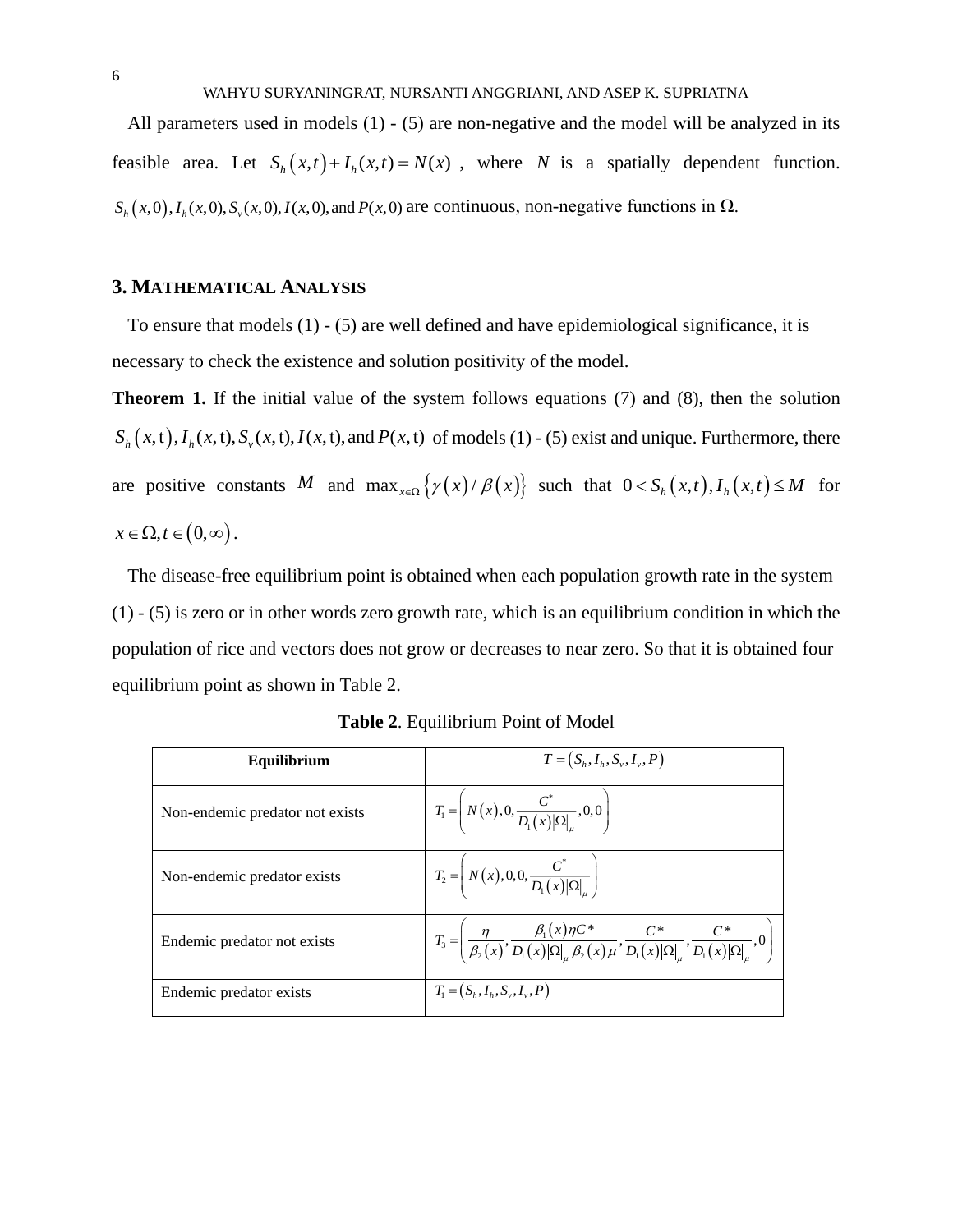### **4.NUMERICAL SIMULATION**

Numerical simulation is used to find out the solution to the population dynamics of each compartment on Model (1)-(5). The numerical method we used is Runge-kutta order 4 with Maple 15 software. We defined three scenarios with some parameter changes and initial values as shown in the Tabel III.

In these three simulations we show the difference between the values for the transmission rate parameters and the initial values for each compartment, to show their effect on the dynamics of the number and spatial distribution of each compartment. The first scenario specifies a constant transmission rate and initial value for each location  $x$ . The second scenario shows a simulation when the transmission rate is spatially heterogeneous, where a location-dependent function is used. While in the third scenario it is assumed that the transmission rate and initial value for each compartment also depend on the location.

| <b>Parameters</b> | <b>Scenario</b>      |                      |                                                                              |  |
|-------------------|----------------------|----------------------|------------------------------------------------------------------------------|--|
|                   | 1                    | $\mathbf{2}$         | 3                                                                            |  |
| $\mu$             | 0.0015               | 0.0015               | 0.0015                                                                       |  |
| $\eta$            | 0.0125               | 0.0125               | 0.0125                                                                       |  |
| $\beta_1(x)$      | $1.5 \times 10 - 1$  | $1.5 \times 10^{-4}$ | $\left(1-\frac{x}{10}\right)\left(1-\exp\left(\frac{-20x}{10}\right)\right)$ |  |
| $\beta_2(x)$      | $2.5 \times 10^{-4}$ | $2.5 \times 10^{-4}$ | $\frac{2}{3}\beta_2(x)$                                                      |  |
| $\mathcal{E}$     | $5 \times 10-4$      | $5 \times 10-4$      | $5 \times 10-4$                                                              |  |
| $D_1(x)$          | 0.1                  | 0.1                  | 0.1                                                                          |  |
| $D_2(x)$          | 0.2                  | 0.2                  | 0.2                                                                          |  |

**Table 3**. Parameters Value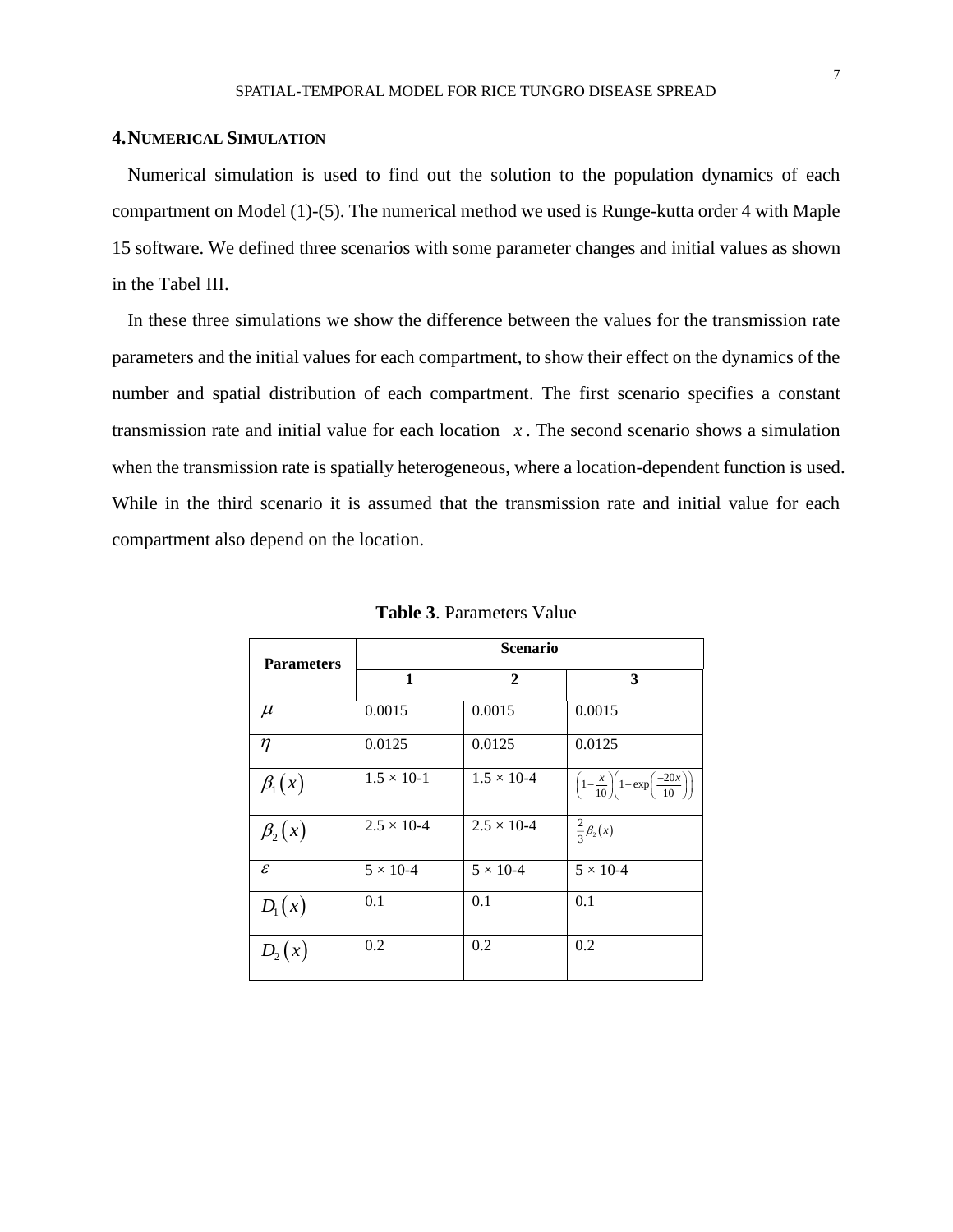**4.1. Scenario 1**



**Figure 2.** First scenario spatial-temporal plot for population

The simulation in the first scenario is carried out by setting all parameter values and the initial value of each compartment constant regardless of location  $x$ . Figure 2 shows the population dynamics plot of each compartment in first scenario. After passing 40 days, the susceptible vector  $(S_v)$  and infected vector  $(I_v)$  compartments for each location x are getting closer to zero. The susceptible plant population  $(S_h)$  increases slowly over time, followed by a decrease in the infected plant population  $(I_h)$ . The predatory population  $(P)$  persists and approaches a fixed distribution for every x.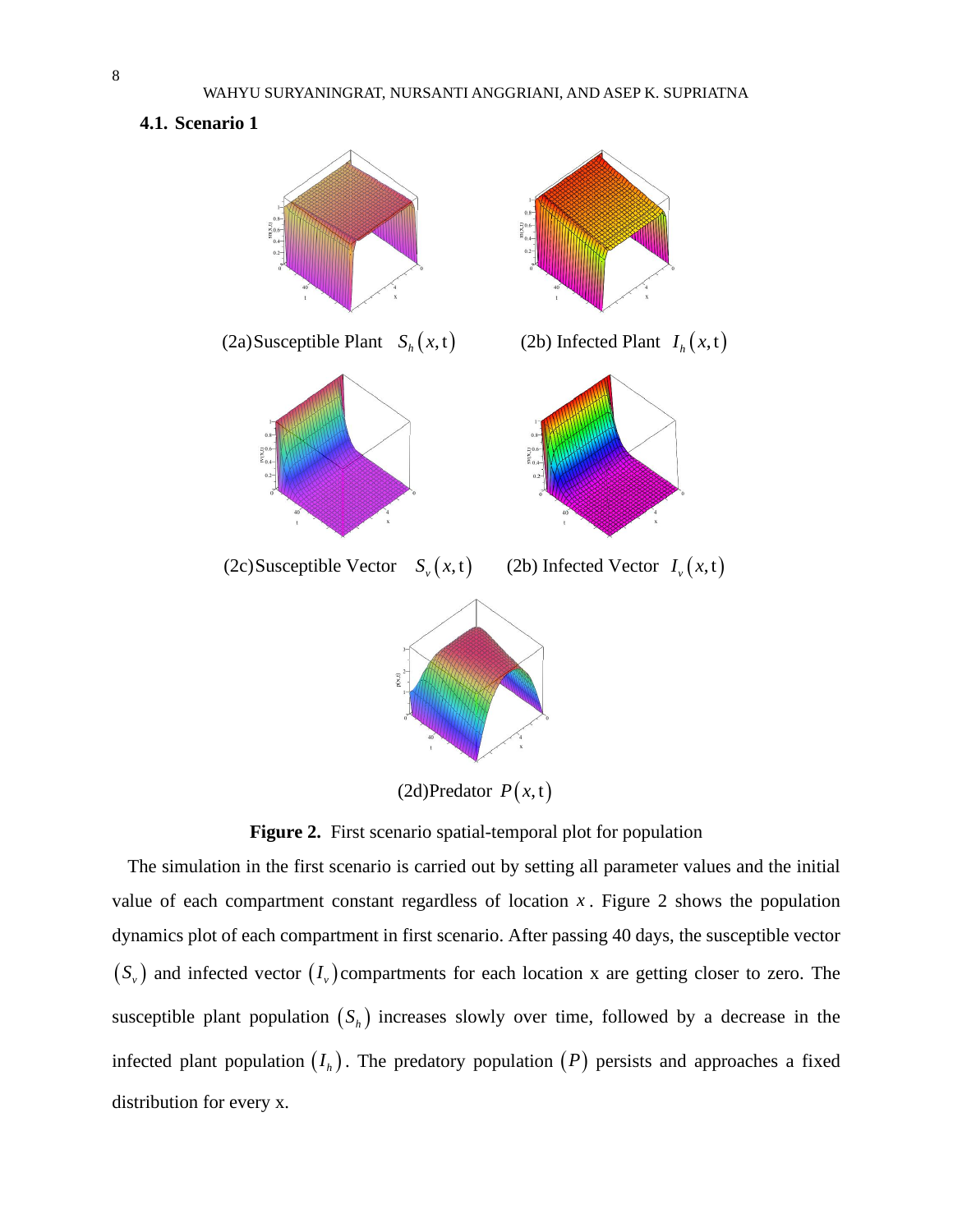# **4.2. Scenario 2**



**Figure 3**. Second scenario spatial-temporal plot for population

Figure 3 shows the population dynamics plot of each compartment in second scenario. In this second scenario we applied the disease transmission rates  $\beta_1$  and  $\beta_1$  depending on location x. We set initial condition for each compartemen have equal to one for every location  $x$ . The numerical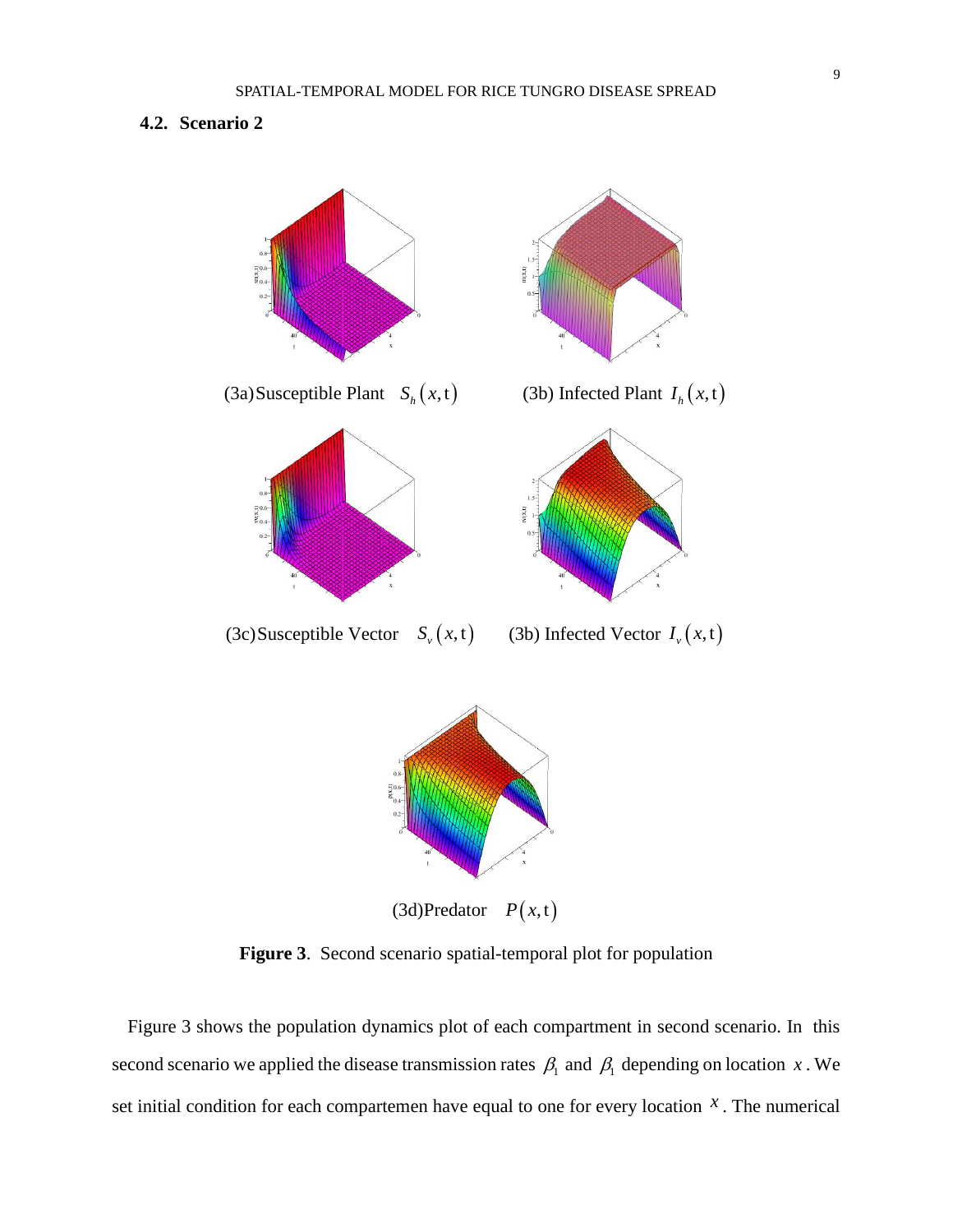WAHYU SURYANINGRAT, NURSANTI ANGGRIANI, AND ASEP K. SUPRIATNA

simulation shows that the population of susceptible plants  $(S_h)$  and susceptible vectors  $(S<sub>v</sub>)$  decreases significantly and approaches zero over time. This shows the continuous transmission of disease in the system. Meanwhile, infected plant populations  $(I_h)$ , infected vectors  $(I_v)$ , and predators  $(P)$  still exist and approach a fixed spatial distribution.

**4.3. Scenario 3**



 $P(x,t)$ 

**Figure 4**. Third scenario spatial-temporal plot for population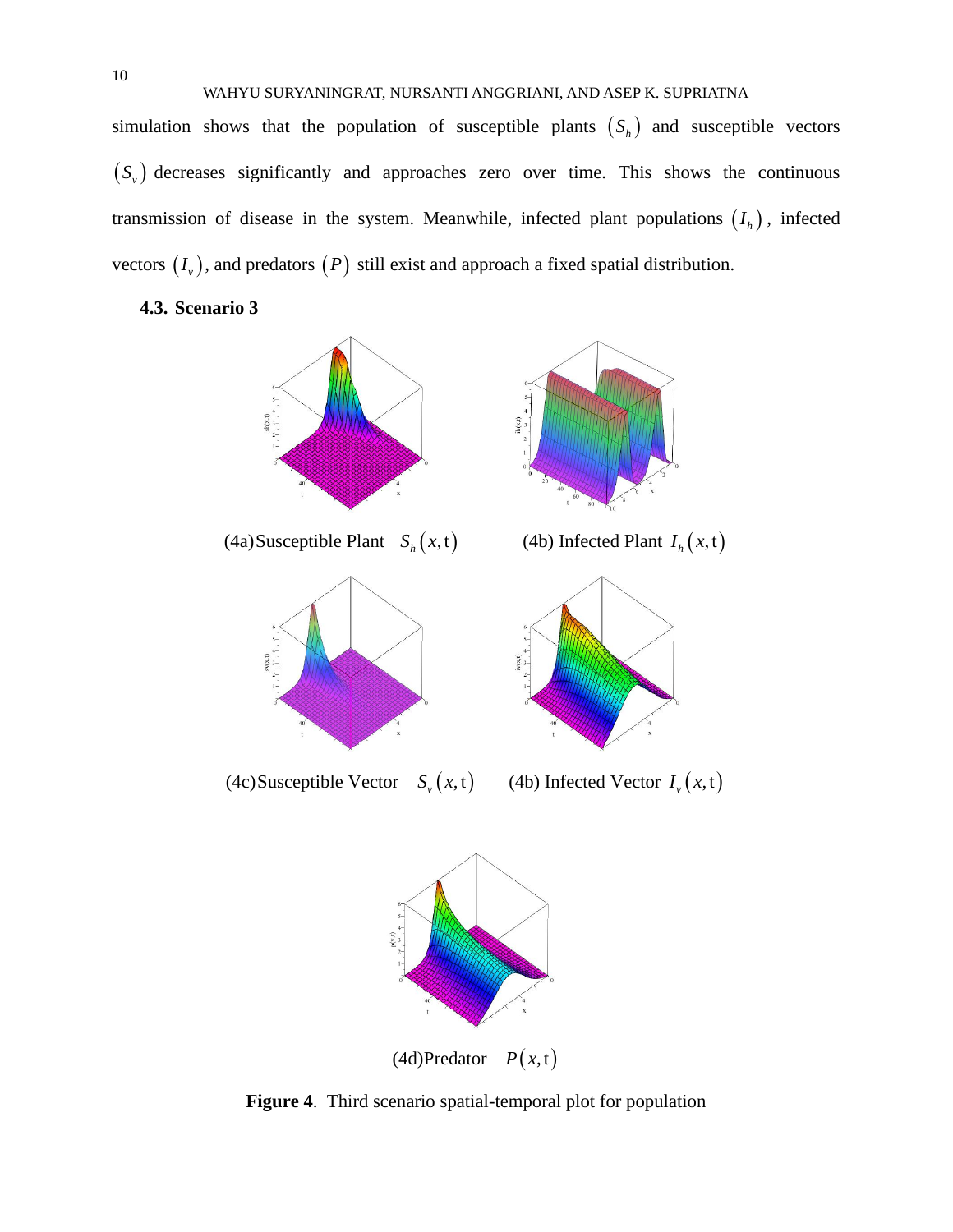Figure 4 shows the population dynamics plot of each compartment in third scenario. The simulation in the third scenario determines the disease transmission rate depending on location *<sup>x</sup>* , as applied to scenario two, and the initial value for each compartment which depends also on location x. The numerical simulation shows that the susceptible plant population  $(S_h)$  and the susceptible vector  $(S_v)$  decrease and will be depleted for each location x over time. Meanwhile, infected plant populations  $(I_h)$ , infected vectors  $(I_v)$ , and predators  $(P)$  exist and approach a relatively fixed distribution.

### **5. CONCLUSIONS**

Based on the results and discussion in previous section, it can be constructed a mathematical model of the spread of tungro disease in rice plants using biological agents, involving spatial-temporal aspects with a partial differential equation system approach. The spatial-temporal model of tungro disease spread can be shown to have a bouned and positive solution. Numerically, the endemic equilibrium points in the tungro disease spread model with the spatial-temporal aspect exists and is stable. In the third scenario heterogeneous spatial conditions can be included in the model so that it can approach a more realistic situation.

### **ACKNOWLEDGEMENTS**

This research was supported by Universitas Padjadjaran and The Ministry of Education, Culture, Research, and Technology of Indonesia through PDUPT 2022.

### **CONFLICT OF INTEREST**

The author(s) declare that there is no conflict of interest.

### **REFERENCES**

[1] FAO, IFAD, UNICEF, WFP and WHO, The state of food security and nutrition in the world 2018. Building climate resilience for food security and nutrition, Rome, FAO, (2018).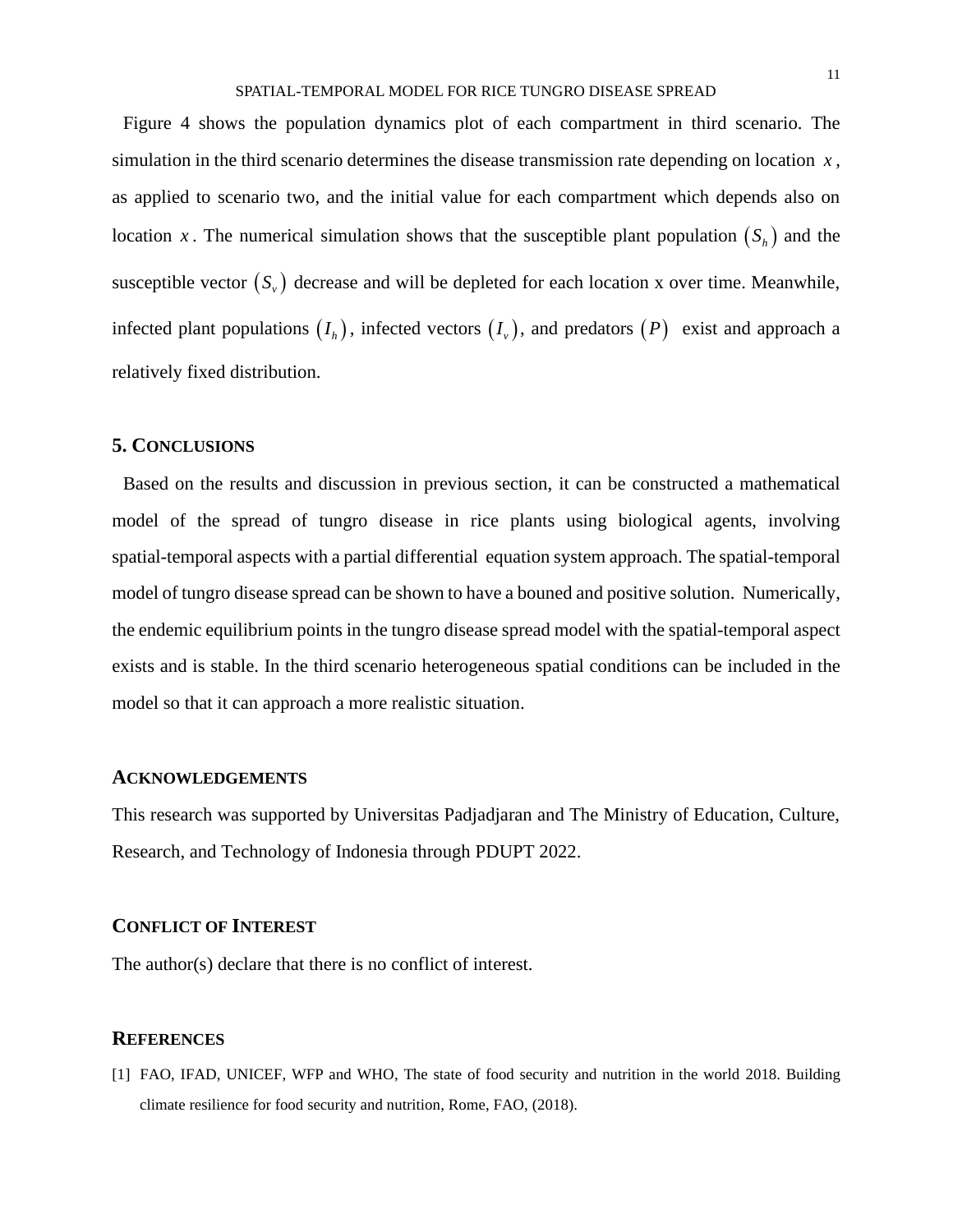### WAHYU SURYANINGRAT, NURSANTI ANGGRIANI, AND ASEP K. SUPRIATNA

- [2] U.N. Desa, Transforming our world: the 2030 agenda for sustainable development, United Nations, New York, USA, (2016).
- [3] W. Wu, Q. Yu, L. You, et al. Global cropping intensity gaps: Increasing food production without cropland expansion, Land Use Policy. 76 (2018), 515–525. https://doi.org/10.1016/j.landusepol.2018.02.032.
- [4] FAO, IFAD, UNICEF, WFP and WHO, The state of food security and nutrition in the world 2019. Safeguarding against economic slowdowns and downturns, Rome, FAO, 2019.
- [5] A. Devaux, J.P. Goffart, A. Petsakos, et al. Global food security, contributions from sustainable potato agri-food systems. In: H. Campos, O. Ortiz (eds). The potato crop. Springer, Cham, (2020), pp 3–35. https://doi.org/10.1007/978-3-030-28683-5\_1.
- [6] J.W. Jones, J.M. Antle, B. Basso, et al. Brief history of agricultural systems modeling, Agric. Syst. 155 (2017), 240–254. https://doi.org/10.1016/j.agsy.2016.05.014.
- [7] N.J. Cunniffe, B. Koskella, C.J. E. Metcalf, et al. Thirteen challenges in modelling plant diseases, Epidemics. 10 (2015), 6–10. https://doi.org/10.1016/j.epidem.2014.06.002.
- [8] S. Z. Rida, M. Khalil, H. A. Hosham, and S. Gadellah, Mathematical model of vector-borne plant disease with memory on the host and the vector, Progress in Fractional Differentiation and Applications. Natural Sciences Publishing, 2016.
- [9] N. Anggriani, M. Mardiyah, N. Istifadah, A.K. Supriatna, Optimal control issues in plant disease with host demographic factor and botanical fungicides, IOP Conf. Ser.: Mater. Sci. Eng. 332 (2018), 012036. https://doi.org/10.1088/1757-899x/332/1/012036.
- [10]N. Anggriani, M. Yusuf, A.K. Supriatna, The effect of insecticide on the vector of rice Tungro disease: Insight from a mathematical model, Information. 20 (2017), 6197-6206.
- [11]N. Blas, G. David, Dynamical roguing model for controlling the spread of tungro virus via Nephotettix Virescens in a rice field, J. Phys.: Conf. Ser. 893 (2017), 012018. https://doi.org/10.1088/1742-6596/893/1/012018.
- [12]R. Amelia, N. Anggriani, A.K. Supriatna, Optimal control model of verticillium lecanii application in the spread of yellow red chili virus, Wseas Trans. Math. 18 (2019), 351-358.
- [13]W. Suryaningrat, N. Anggriani, A.K. Supriatna, N. Istifadah, The optimal control of rice tungro disease with insecticide and biological agent, AIP Conf. Proc. 2264 (2020), 040002 https://doi.org/10.1063/5.0023569.